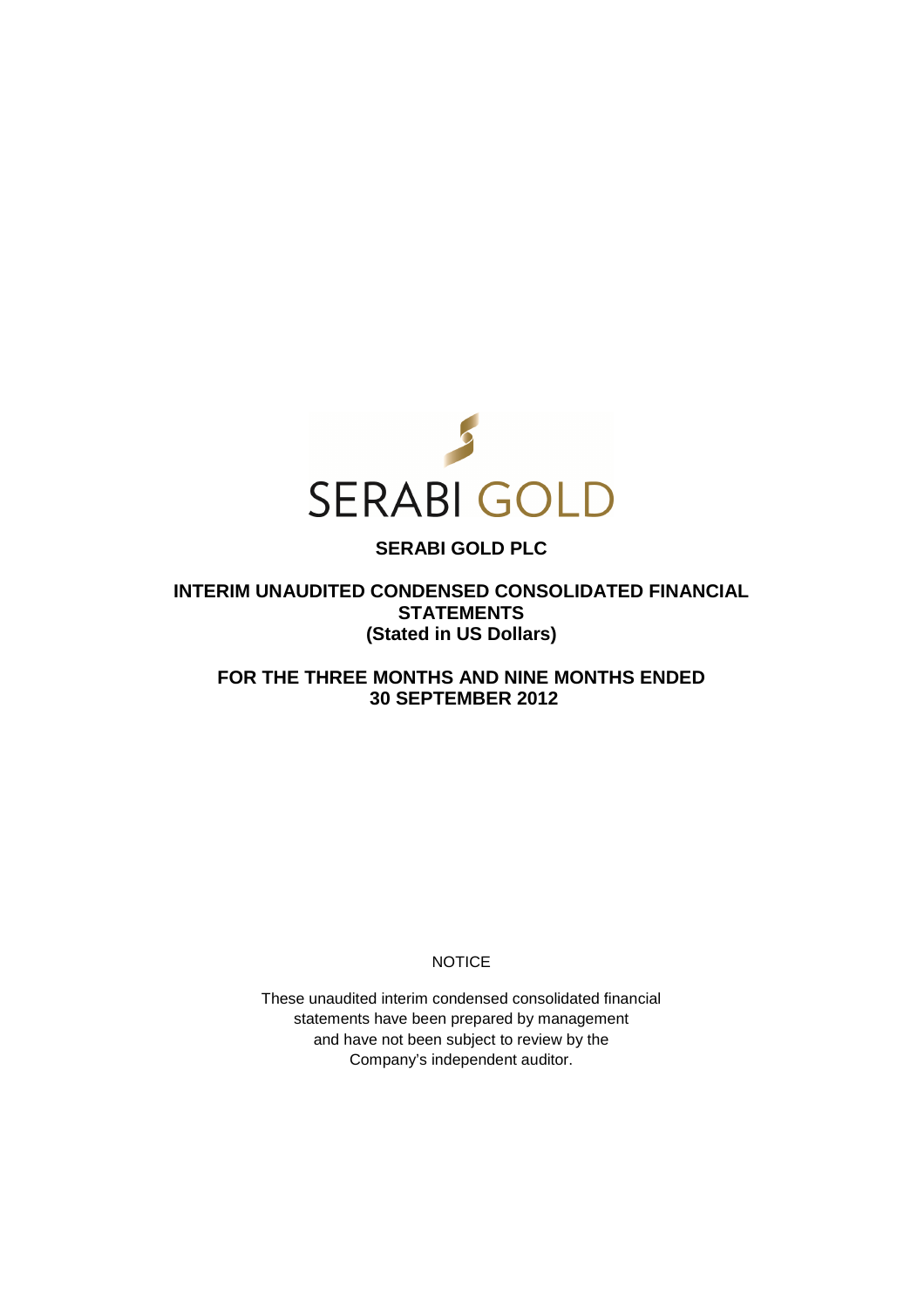## **SERABI GOLD PLC Condensed Consolidated Statements of Comprehensive Income**

|                                                                     |              | For the three months ended<br>30 September |             | For the nine months ended<br>30 September |               |
|---------------------------------------------------------------------|--------------|--------------------------------------------|-------------|-------------------------------------------|---------------|
|                                                                     |              | 2012                                       | 2011        | 2012                                      | 2011          |
| (expressed in US\$)                                                 | <b>Notes</b> | (unaudited)                                | (unaudited) | (unaudited)                               | (audited)     |
| <b>CONTINUING OPERATIONS</b>                                        |              |                                            |             |                                           |               |
| <b>Revenue</b>                                                      |              |                                            | 2,843       |                                           | 3,906         |
| Operating expenses                                                  |              |                                            | (152,001)   | (178, 119)                                | (468,083)     |
| Gross (loss)/profit                                                 |              |                                            | (149, 158)  | (178, 119)                                | (464, 177)    |
| Administration expenses                                             |              | (450, 047)                                 | (745, 990)  | (1,834,000)                               | (2, 113, 195) |
| Settlement of supplier claim                                        |              |                                            |             |                                           | 540,441       |
| Option costs                                                        |              | (33, 244)                                  | (92, 399)   | (95, 638)                                 | (186, 710)    |
| (Loss)/gain on asset disposals                                      |              |                                            | (5,204)     | 8,355                                     | (7, 541)      |
| Depreciation of plant and equipment                                 |              | (223, 150)                                 | (580, 845)  | (807, 991)                                | (1,741,977)   |
| <b>Operating loss</b>                                               |              | (706, 441)                                 | (1,573,596) | (2,907,393)                               | (3,973,159)   |
| Foreign exchange gain/(loss)                                        |              | 9,434                                      | (168, 309)  | 73,940                                    | (26,000)      |
| Finance costs                                                       |              | (19, 806)                                  | (16, 109)   | (57, 450)                                 | (97, 909)     |
| Investment income                                                   |              | 1,265                                      | 18,330      | 6,129                                     | 52,107        |
| Loss before taxation                                                |              | (715, 548)                                 | (1,739,684) | (2,884,774)                               | (4,044,961)   |
| Income tax expense                                                  |              |                                            |             |                                           |               |
| Loss for the period from continuing<br>operations <sup>(1)(2)</sup> |              | (715, 548)                                 | (1,739,684) | (2,884,774)                               | (4,044,961)   |
| Other comprehensive income (net of tax)                             |              |                                            |             |                                           |               |
| Exchange differences on translating foreign<br>operations           |              | (199, 904)                                 | (7,489,207) | (3, 268, 882)                             | (4,699,101)   |
| Total comprehensive (loss) for the period <sup>(2)</sup>            |              | (915, 452)                                 | (9,228,891) | (6, 153, 656)                             | (8,744,062)   |
| Loss per ordinary share (basic and diluted) <sup>(1)</sup>          | 3            | (0.78c)                                    | (2.72c)     | (3.24c)                                   | (7.01c)       |

(1) All revenue and expenses arise from continuing operations.

(2) The Group has no non-controlling interests and all income / (losses) are attributable to the equity holders of the Parent Company.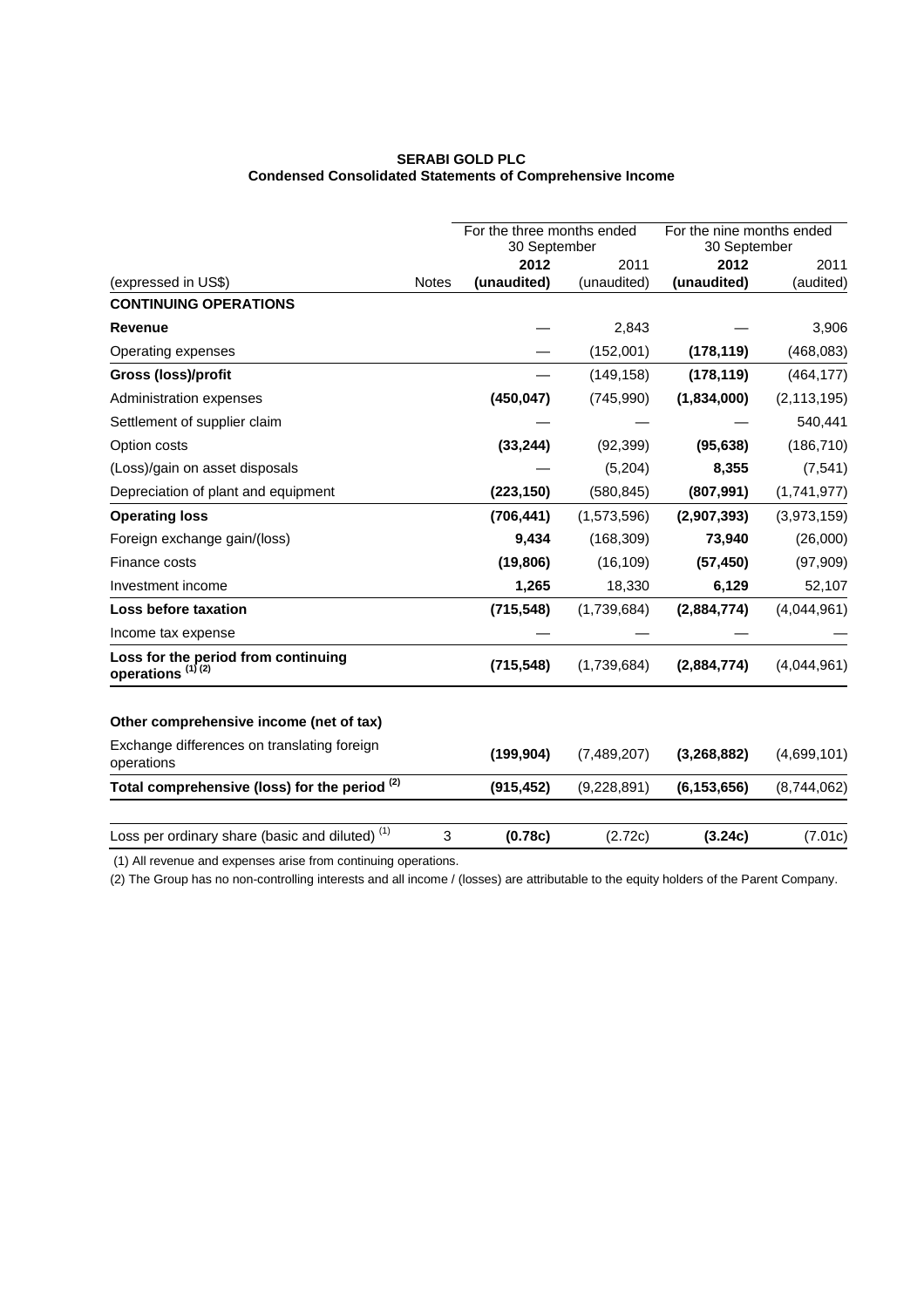|                                               |              | As at                     | As at               | As at             |
|-----------------------------------------------|--------------|---------------------------|---------------------|-------------------|
|                                               |              | 30 September 30 September |                     | 31 December       |
| (expressed in US\$)                           | <b>Notes</b> | 2012<br>(unaudited)       | 2011<br>(unaudited) | 2011<br>(audited) |
| <b>Non-current assets</b>                     |              |                           |                     |                   |
|                                               |              |                           |                     |                   |
| Development and deferred exploration<br>costs | 5            | 18,249,489                | 15,122,184          | 16,648,884        |
| Property, plant and equipment                 | 6            | 25,514,742                | 29,132,327          | 28,266,092        |
| <b>Total non-current assets</b>               |              | 43,764,231                | 44,254,511          | 44,914,976        |
| <b>Current assets</b>                         |              |                           |                     |                   |
| Inventories                                   |              | 980,832                   | 1,242,439           | 1,114,255         |
| Trade and other receivables                   |              | 87,449                    | 97,539              | 87,440            |
| Prepayments and accrued income                |              | 577,310                   | 1,003,371           | 701,669           |
| Cash at bank and cash equivalents             |              | 408,708                   | 4,033,410           | 1,406,458         |
| <b>Total current assets</b>                   |              | 2,054,299                 | 6,376,759           | 3,309,822         |
| <b>Current liabilities</b>                    |              |                           |                     |                   |
| Trade and other payables                      |              | 2,114,143                 | 3,110,201           | 2,538,055         |
| Accruals                                      |              | 114,659                   | 300,732             | 146,165           |
| <b>Total current liabilities</b>              |              | 2,228,802                 | 3,410,933           | 2,684,220         |
| Net current (liabilities)/ assets             |              | (174, 503)                | 2,965,826           | 625,602           |
| <b>Total assets less current liabilities</b>  |              | 43,589,728                | 47,220,337          | 45,540,578        |
| <b>Non-current liabilities</b>                |              |                           |                     |                   |
| Trade and other payables                      |              | 233,825                   | 163,167             | 508,680           |
| Provisions                                    |              | 1,546,176                 | 1,454,715           | 1,451,296         |
| Interest bearing liabilities                  |              | 350,127                   | 273,766             | 296,122           |
| <b>Total non-current liabilities</b>          |              | 2,130,128                 | 1,891,648           | 2,256,098         |
| <b>Net assets</b>                             |              | 41,459,600                | 45,328,689          | 43,284,480        |
|                                               |              |                           |                     |                   |
| <b>Equity</b>                                 |              |                           |                     |                   |
| Share capital                                 | 8            | 31,416,993                | 29,291,551          | 29,291,551        |
| Share premium                                 |              | 50,306,920                | 48,278,626          | 48,292,057        |
| Option reserve                                |              | 1,979,610                 | 1,864,893           | 1,956,349         |
| Other reserves                                |              | 780,028                   | 702,095             | 702,095           |
| <b>Translation reserve</b>                    |              | (4,344,049)               | (816, 933)          | (1,075,167)       |
| Accumulated loss                              |              | (38, 679, 902)            | (33,991,543)        | (35,882,405)      |
| Equity shareholders' funds                    |              | 41,459,600                | 45,328,689          | 43,284,480        |

## **SERABI GOLD PLC Condensed Consolidated Balance Sheets**

This interim financial information has not been audited and does not constitute statutory accounts as defined in Section 434 of the Companies Act 2006. Whilst the financial information included in this announcement has been compiled in accordance with International Financial Reporting Standards ("IFRS") this announcement itself does not contain sufficient financial information to comply with IFRS. The Group statutory accounts for the year ended 31 December 2011 prepared under IFRS as adopted in the EU and with IFRS and their interpretations adopted by the International Accounting Standards Board have been filed with the Registrar of Companies following their adoption by shareholders at the last Annual General Meeting. The auditor's report on these accounts was unqualified but did contain an emphasis of matter with respect to the Company and the Group regarding going concern and the future availability of project finance. The auditor's report did not contain a statement under Section 498 (2) or 498 (3) of the Companies Act 2006.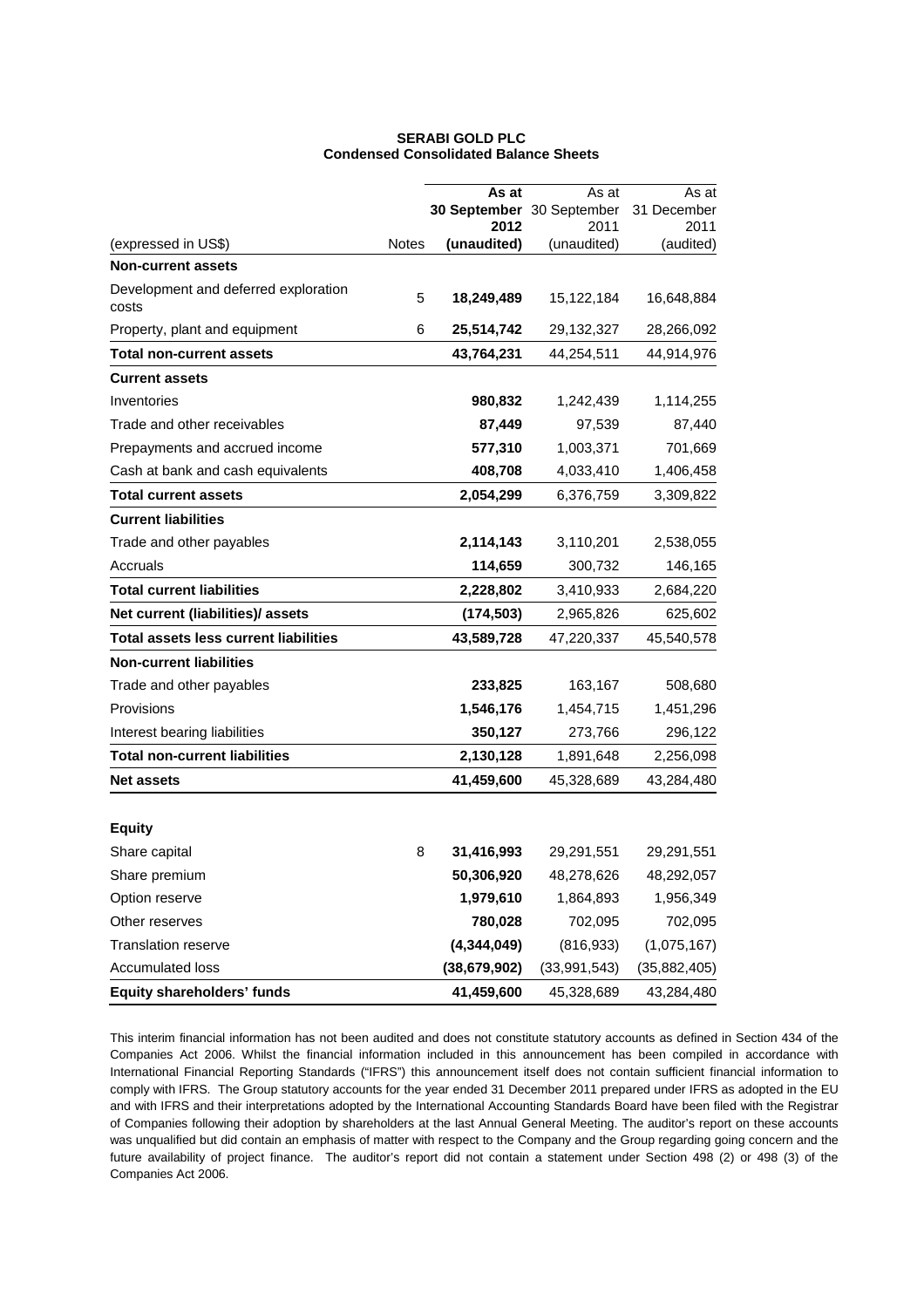#### **SERABI GOLD PLC Condensed Consolidated Statements of Changes in Shareholders' Equity**

.

| (expressed in US\$)<br>(unaudited)                                 | Share<br>capital | premium    | Share Share option<br>reserve | Other<br>reserves | Translation<br>reserve | Accumulated<br>loss | <b>Total equity</b> |
|--------------------------------------------------------------------|------------------|------------|-------------------------------|-------------------|------------------------|---------------------|---------------------|
| <b>Equity shareholders'</b><br>funds at 31 December<br>2010        | 27,752,834       | 40,754,032 | 1,648,484                     | 260,882           | 3,882,168              | (29, 946, 582)      | 44,351,818          |
| Foreign currency<br>adjustments                                    |                  |            |                               |                   | (4,699,101)            |                     | (4,688,101)         |
| Loss for the period                                                |                  |            |                               |                   |                        | (4,044,961)         | (4,044,961)         |
| Total comprehensive<br>income for the period                       |                  |            |                               |                   | (4,699,101)            | (4,044,961)         | (8,744,062)         |
| Issue of new ordinary<br>shares for cash                           | 731,412          | 4,229,767  |                               | 208,229           |                        |                     | 5,169,408           |
| Issue of new ordinary<br>shares on exercise of<br>special warrants | 807,305          | 4,004,807  |                               | 232,984           |                        |                     | 5,045,096           |
| Costs associated with<br>issue of new ordinary<br>shares for cash  |                  | (709, 980) |                               |                   |                        |                     | (709, 980)          |
| Share option expense                                               |                  |            | 216,409                       |                   |                        |                     | 216,409             |
| <b>Equity shareholders'</b><br>funds at 30 September<br>2011       | 29,291,551       | 48,278,626 | 1,864,893                     | 702,095           | (816, 933)             | (33,991,543)        | 45,328,689          |
| Foreign currency<br>adjustments                                    |                  |            |                               |                   | (258, 234)             |                     | (258, 234)          |
| Loss for the period                                                |                  |            |                               |                   |                        | (1,890,862)         | (1.890, 862)        |
| Total comprehensive<br>income for the period                       |                  |            |                               |                   | (258, 234)             | (1,890,862)         | (2, 149, 096)       |
| Costs associated with<br>issue of new ordinary<br>shares for cash  |                  | 13,431     |                               |                   |                        |                     | 13,431              |
| Share option expense                                               |                  |            | 91,456                        |                   |                        |                     | 198,159             |
| <b>Equity shareholders'</b><br>funds at 31 December<br>2011        | 29,291,551       | 48,292,057 | 1,956,349                     | 702,095           | (1,075,167)            | (35,882,405)        | 43,284,480          |
| Foreign currency<br>adjustments                                    |                  |            |                               |                   | (3,268,882)            |                     | (3,268,882)         |
| Loss for the period                                                |                  |            |                               |                   |                        | (2,884,774)         | (2,884,774)         |
| Total comprehensive<br>income for the period                       |                  |            |                               |                   | (3,268,882)            | (2,884,774)         | (6, 153, 656)       |
| Issue of new ordinary<br>shares for cash                           | 2,125,442        | 2,047,508  |                               | 77,933            |                        |                     | 4,250,883           |
| Costs associated with<br>issue of new ordinary<br>shares for cash  |                  | (32, 645)  |                               |                   |                        |                     | (32, 645)           |
| Share option expense                                               |                  |            | 23,261                        |                   |                        | 87,277              | 110,538             |
| <b>Equity shareholders'</b><br>funds at 30 September<br>2012       | 31,416,993       | 50,306,920 | 1,979,610                     | 780,028           | (4,344,049)            | (38, 679, 902)      | 41,459,600          |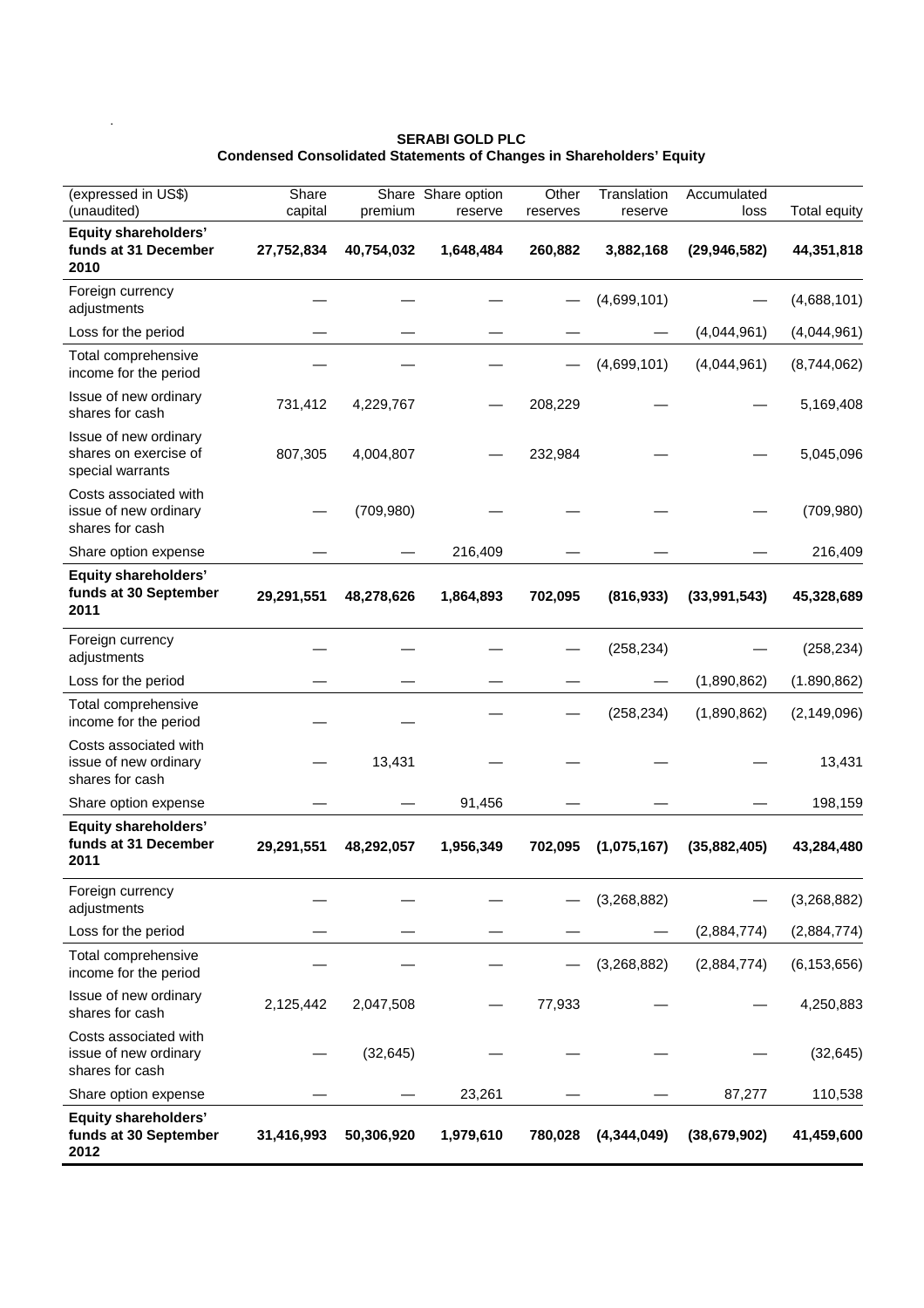## **SERABI GOLD PLC Condensed Consolidated Cash Flow Statements**

|                                                                           | For the three months<br>ended<br>30 September |             | For the nine months<br>ended<br>30 September |               |
|---------------------------------------------------------------------------|-----------------------------------------------|-------------|----------------------------------------------|---------------|
|                                                                           | 2012                                          | 2011        | 2012                                         | 2011          |
| (expressed in US\$)                                                       | (unaudited)                                   | (unaudited) | (unaudited)                                  | (unaudited)   |
| <b>Operating activities</b>                                               |                                               |             |                                              |               |
| <b>Operating loss</b>                                                     | (706, 441)                                    | (1,573,596) | (2,907,393)                                  | (3,973,159)   |
| Depreciation – plant, equipment and mining<br>properties                  | 223,150                                       | 580,845     | 807,991                                      | 1,741,977     |
| Gain/(loss) on asset disposals                                            |                                               | 5,204       | (8, 355)                                     | 7,541         |
| Option costs                                                              | 33,244                                        | 92,399      | 95,638                                       | 186,710       |
| Interest paid                                                             | (4, 954)                                      | (5,255)     | (15, 277)                                    | (33, 941)     |
| Foreign exchange (loss) / gain                                            | (17, 210)                                     | 78,789      | (111, 113)                                   | (159, 159)    |
| <b>Changes in working capital</b>                                         |                                               |             |                                              |               |
| (Increase) / decrease in inventories                                      | (937)                                         | 100,315     | 51,383                                       | 35,862        |
| (Increase) / decrease / in receivables,<br>prepayments and accrued income | (50, 205)                                     | 166,121     | 78,217                                       | (54, 013)     |
| Increase/(decrease) in payables, accruals and<br>provisions               | 136,710                                       | (119, 697)  | (321, 751)                                   | 152,475       |
| Net cash flow from operations                                             | (386, 643)                                    | (674, 875)  | (2,330,660)                                  | (2,095,707)   |
| <b>Investing activities</b>                                               |                                               |             |                                              |               |
| Proceeds from sale of fixed assets                                        |                                               | 14,302      | 9,647                                        | 129,457       |
| Purchase of property, plant and equipment                                 | (5, 425)                                      | (92, 761)   | (57, 377)                                    | (138, 397)    |
| Exploration and development expenditure                                   | (914, 305)                                    | (2,854,925) | (2,863,261)                                  | (6,969,901)   |
| Interest received                                                         | 1,265                                         | 18,330      | 6,129                                        | 52,107        |
| Net cash outflow on investing activities                                  | (918, 465)                                    | (2,915,054) | (2,904,862)                                  | (6,926,734)   |
| <b>Financing activities</b>                                               |                                               |             |                                              |               |
| Issue of ordinary share capital                                           |                                               |             | 4,250,883                                    | 4,961,180     |
| <b>Issue of warrants</b>                                                  |                                               |             |                                              | 208,229       |
| Capital element of finance lease payments                                 |                                               |             |                                              |               |
| Payment of share issue costs                                              |                                               |             | (32, 645)                                    | (709, 980)    |
| Payment of special warrant issue costs                                    |                                               |             |                                              | (14,900)      |
| Net cash inflow from financing activities                                 |                                               | ---         | 4,218,238                                    | 4,444,529     |
| Net (decrease) in cash and cash equivalents                               | (1,305,108)                                   | (3,589,929) | (1,017,284)                                  | (4, 577, 912) |
| Cash and cash equivalents at beginning of period                          | 1,697,434                                     | 7,859,831   | 1,406,458                                    | 8,598,754     |
| Exchange difference on cash                                               | 16,382                                        | (236, 492)  | 19,534                                       | 12,568        |
| Cash and cash equivalents at end of period                                | 408,708                                       | 4,033,410   | 408,708                                      | 4,033,410     |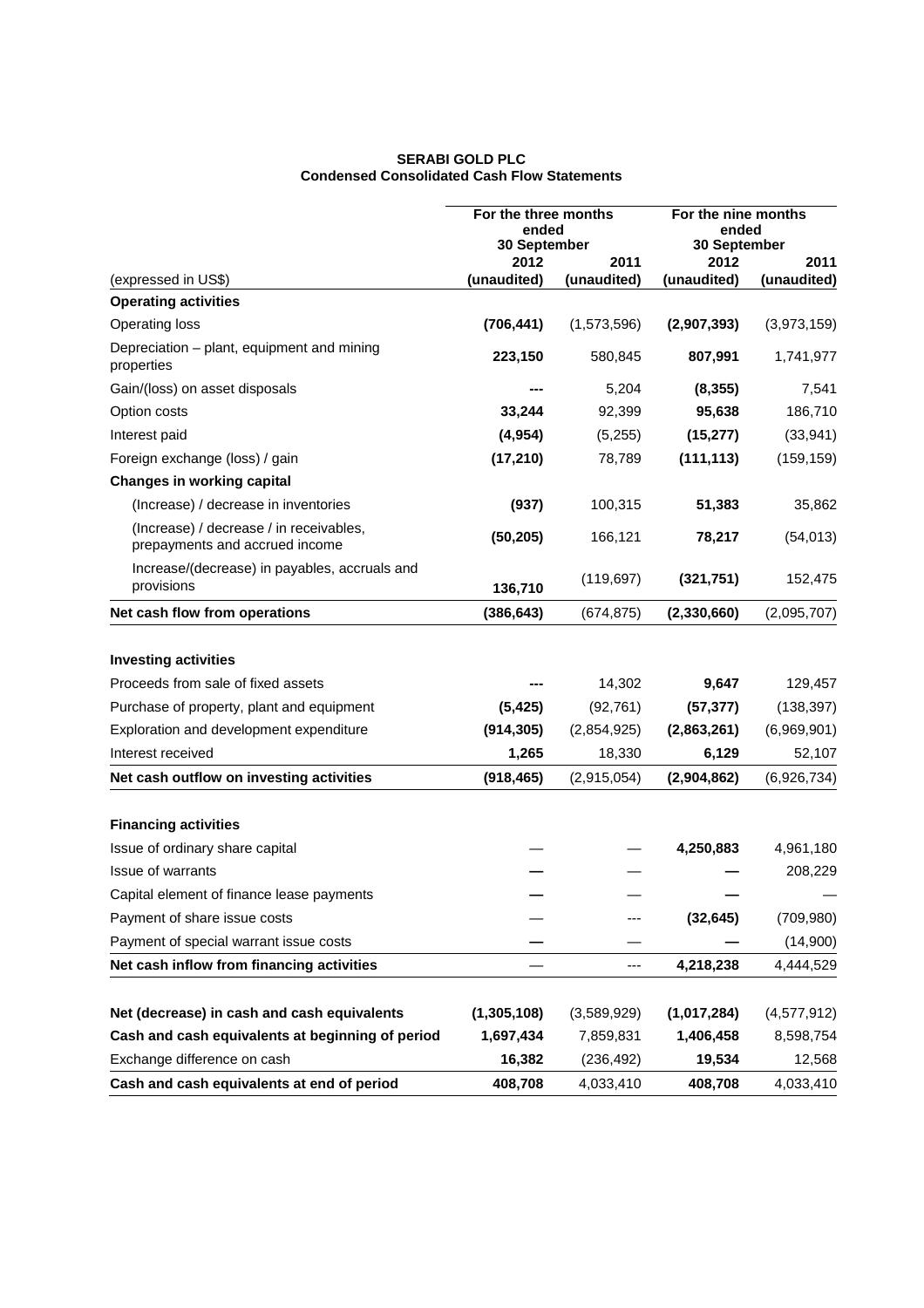#### **SERABI GOLD PLC Report and condensed consolidated financial statements for the 3 month and 9 month periods ended 30 September 2012**

### **Notes to the Condensed Consolidated Financial Statements**

## **1. Basis of preparation**

These interim accounts are for the three and nine month periods ended 30 September 2012. Comparative information has been provided for the unaudited three and nine month periods ended 30 September 2011 and, where applicable, the audited twelve month period from 1 January 2011 to 31 December 2011.

The interim accounts for the periods have been prepared in accordance with International Accounting Standard 34 "Interim Financial Reporting" and the accounting policies are consistent with those of the annual financial statements for the year ended 31 December 2011 and those envisaged for the financial statements for the year ending 31 December 2012. The Group has not adopted any standards or interpretation in advance of the required implementation dates. It is not anticipated that the adoption in the future of the new or revised standards or interpretations that have been issued by the International Accounting Standards Board will have a material impact on the Group's earnings or shareholders' funds. The Group comprises Serabi Gold plc and its wholly owned subsidiary entities.

## **(i) Going concern and availability of project finance**

In common with many companies in the exploration and development stages, the Group raises its finance for exploration and development programmes in discrete tranches. The Group has completed, during the first half of 2012, the preparation of a Preliminary Economic Assessment ("PEA") into the viability of re-commencing mining operations at the Palito Mine. The results of the PEA were announced on 13 June 2012 and indicated a project after tax internal rate of return of 68% based on employing a selective underground mining operation and exploiting only the previously declared mineral resource estimates. The directors believe that the PEA results support a small scale, high grade operation using selective mining techniques and the Board intends, subject to financing, to undertake the necessary mine development and remedial works as soon as possible.

On 2 October 2012, the Company announced that it had entered into a conditional subscription agreement with Fratelli Investments Limited ("Fratelli"), one of its major shareholders, to subscribe for and underwrite a placement of new shares to raise in aggregate UK£16.2 million to finance the development and start-up of underground mining operations at its Palito gold mine. In addition, Fratelli has provided an interim secured short term loan facility of US\$6 million to the Company ("Loan Agreement") to provide additional working capital to the Company and to enable it to commence the initial works at Palito. In the opinion of the Board this conditional subscription, if completed, will provide sufficient funds to undertake the mine development and plant and infrastructure improvements and rehabilitation required to commence gold production operations at Palito and will provide working capital for the Company during this period. The Directors consider that thereafter the Group will have sufficient funds to finance the Group and its commitments for the foreseeable future. The Directors have therefore concluded that it is appropriate to prepare the financial statements on a going concern basis.

Whilst the Directors are confident that the share subscription will be completed there can be no certainty that this will be the case. Whilst Fratelli have provided an interim loan facility were the additional funding not to become available in an appropriate timescale, the Directors would need to consider alternative strategies and an impairment review would be required in respect of the carrying value of the assets relating to the Palito Mine and other deferred exploration costs. These conditions indicate the existence of a material uncertainty which may cast significant doubt over the Group's ability to continue as a going concern. No adjustments to asset carrying values that may be necessary should the Group be unsuccessful in raising the required finance have been recognised in these financial statements.

### **(ii) Impairment**

The Directors have undertaken a review of the carrying value of the mining and exploration assets of the Group, and considered the implications of the operational difficulties experienced and the current operational status of Palito. Following this review they have assessed the value of the existing assets on the basis of value in use involving a future recommencement of underground mining operations which is dependent on the ability of the Group to raise future finance and to operate the mine in line with the mine plan that forms the basis of the value in use calculation. The carrying values of assets have not been adjusted to reflect a failure to raise sufficient funds, not achieving the projected levels of operation or that, if a sale transaction were undertaken, the proceeds may not realise the value as stated in the accounts.

### **(iii) Inventories**

Inventories are valued at the lower of cost and net realisable value.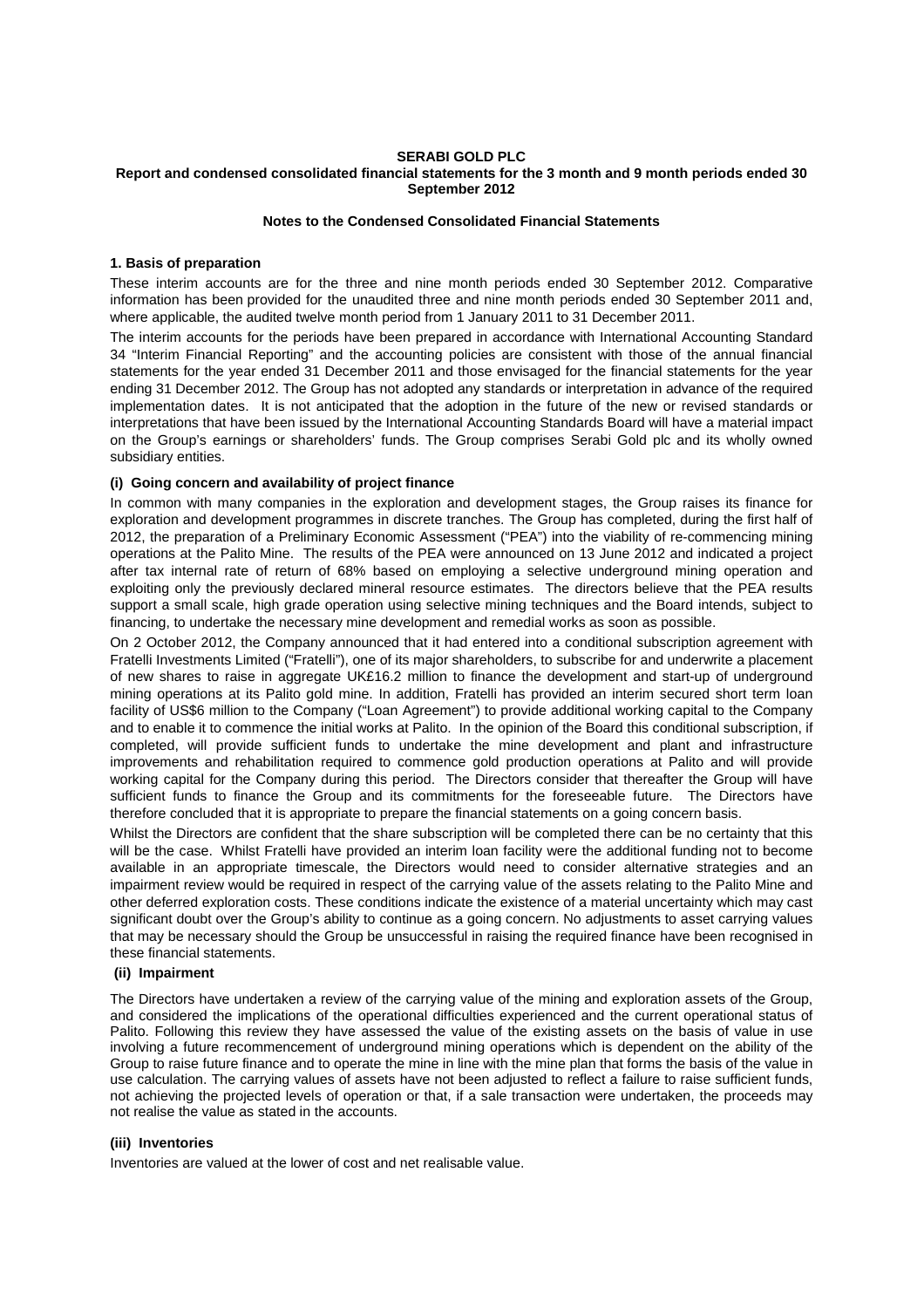## **(iv) Property, plant and equipment**

Property, plant and equipment are depreciated over their useful lives.

## **(v) Mining property**

The Group commenced commercial production at the Palito mine effective 1 October 2006. Prior to this date all revenues and operating costs were capitalised as part of the development costs of the mine. Effective from 1 October 2006 the accumulated development costs of the mine were re-classified as Mining Property costs and such cost will be amortised over the anticipated life of the mine on a unit of production basis. As the underground mine is currently on care and maintenance and there is no depletion of the reserves and resources attributable to the mine, no amortisation charge has been recorded in the period. The Company announced on 2 October 2012 that it had conditionally secured the funding that the Board considers necessary to undertake the mine development and plant and infrastructure improvements and rehabilitation required to commence gold production operations at Palito. Costs associated with the redevelopment works at the Palito mine will be capitalised until such time as the Group achieves commercial production levels of gold after which time the Group will amortise Mine Property costs on a unit of production basis.

### **(vi) Revenue**

Revenue represents amounts receivable in respect of sales of gold and by-products. Revenue represents only sales for which contracts have been agreed and for which the product has been delivered to the purchaser in the manner set out in the contract. Revenue is stated net of any applicable sales taxes. Any unsold production and in particular concentrate are held as inventory and valued at production cost until sold.

### **(vii) Currencies**

The condensed financial statements are presented in United States dollars ("US\$" or "\$"). Other currencies referred to in these condensed financial statements are UK pounds ("UK£"), Canadian dollars ("C\$") and Brazilian Reais ("BrR\$").

Transactions in currencies other than the functional currency of a company are recorded at a rate of exchange approximating to that prevailing at the date of the transaction. At each balance sheet date, monetary assets and liabilities that are denominated in currencies other than the functional currency are translated at the amounts prevailing at the balance sheet date and any gains or losses arising are recognised in profit or loss.

On consolidation, the assets and liabilities of the Group's overseas operations that do not have a US Dollar functional currency are translated at exchange rates prevailing at the balance sheet date. Income and expense items are translated at the average exchange rate for the period. Exchange differences arising on the net investment in subsidiaries are recognised in other comprehensive income.

## **2. Taxation**

Taxation represents a provision for corporate taxes due on taxable profits arising in Brazil. No deferred tax asset arising from carried forward losses incurred outside of Brazil has been recognised in the financial statements because of uncertainty as to the time period over which this asset may be recovered.

### **3. Earnings per share**

|                                                      | 3 months<br>ended 30<br><b>September</b><br>2012 | 3 months<br>ended 30<br>September<br>2011 | 9 months<br>ended 30<br><b>September</b><br>2012 | 9 months<br>ended 30<br>September<br>2011 | 12 months<br>ended 31<br>December<br>2011 |
|------------------------------------------------------|--------------------------------------------------|-------------------------------------------|--------------------------------------------------|-------------------------------------------|-------------------------------------------|
| Loss attributable to ordinary<br>shareholders (US\$) | 715.548                                          | 1.739.684                                 | 2,884,774                                        | 4.044.961                                 | 5,935,823                                 |
| Weighted average ordinary shares<br>in issue         | 91,268,529                                       | 63.968.529                                | 88,976,923                                       | 57.715.900                                | 59,309,035                                |
| Basic and diluted loss per share<br>(US cents)       | 0.78                                             | 2.72                                      | 3.24                                             | 7.01                                      | 10.01                                     |

No diluted earnings per share is presented as the effect of the exercise of share options and warrants would be to decrease the loss per share.

## **4. Segmental analysis**

The following information is given about the Group's reportable segments: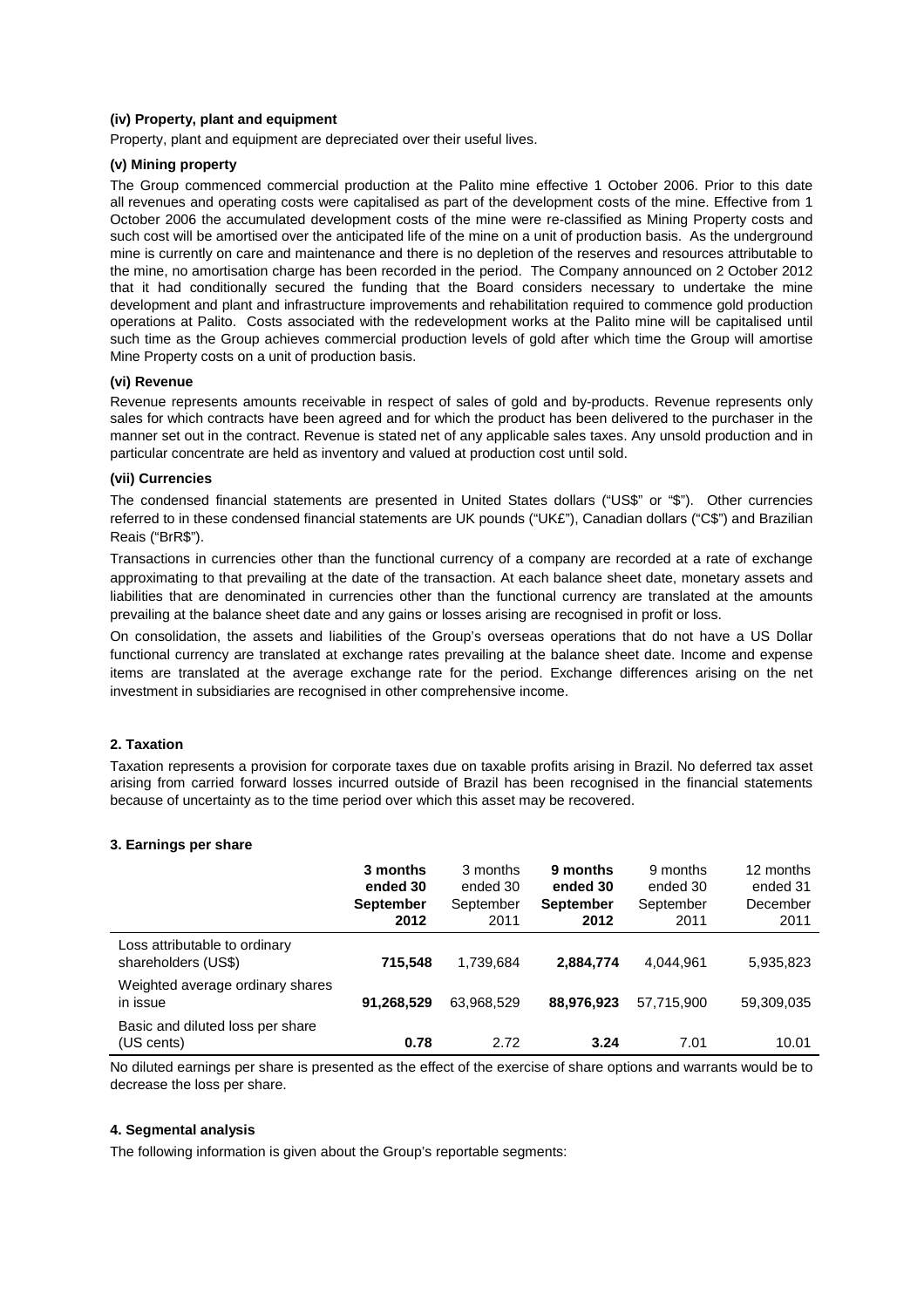The Chief Operating Decision Maker is the Board of Directors. The Board reviews the Group's internal reporting in order to assess performance of the business. Management has determined the operating segments based on the reports reviewed by the Board.

The Board considers the performance of the Group by the geographical location of expenditures, and the division of capital expenditure between exploration and operations. An analysis of the results for the three month period by management segment is as follows:

|                  | 3 months ended 30 September 2012 |                    | 3 months ended 30 September 2011 |               |             |             |  |
|------------------|----------------------------------|--------------------|----------------------------------|---------------|-------------|-------------|--|
|                  |                                  | (unaudited)        |                                  |               | (unaudited) |             |  |
|                  | <b>Brazil</b>                    | <b>Unallocated</b> | Total                            | <b>Brazil</b> | Unallocated | Total       |  |
|                  | \$                               |                    | \$                               | \$            |             | S           |  |
| Revenue          |                                  |                    |                                  | 2,843         |             | 2,843       |  |
| Operating        |                                  |                    |                                  | (152,001)     |             | (152,001)   |  |
| expenses         |                                  |                    |                                  |               |             |             |  |
| Operating (loss) |                                  |                    |                                  | (149, 158)    |             | (149, 158)  |  |
| Administration   | (176, 594)                       | (273, 453)         | (450, 047)                       | (357, 622)    | (388, 368)  | (745, 990)  |  |
| expenses         |                                  |                    |                                  |               |             |             |  |
| Share based      |                                  | (33, 244)          | (33, 244)                        |               | (92, 399)   | (92, 399)   |  |
| payments         |                                  |                    |                                  |               |             |             |  |
| Provisions,      |                                  |                    |                                  |               |             |             |  |
| depreciation and | (218, 794)                       | (4, 356)           | (223, 150)                       | (553, 145)    | (32, 904)   | (586, 049)  |  |
| (loss)/gain on   |                                  |                    |                                  |               |             |             |  |
| asset disposals  |                                  |                    |                                  |               |             |             |  |
| Operating loss   | (395, 388)                       | (311, 053)         | (706, 441)                       | (1,059,925)   | (513, 671)  | (1,573,596) |  |
| Foreign          |                                  |                    |                                  |               |             |             |  |
| exchange         | 3,565                            | 5,869              | 9,434                            | (123)         | (168, 186)  | (168, 309)  |  |
| (loss)/gain      |                                  |                    |                                  |               |             |             |  |
| Interest         | (4, 953)                         | (13, 588)          | (18, 541)                        | (12, 495)     | 14,716      | (2, 221)    |  |
| (expense)/income |                                  |                    |                                  |               |             |             |  |
| Loss before      | (396, 776)                       | (318, 772)         | (715, 548)                       | (1,072,543)   | (667, 141)  | (1,739,684) |  |
| taxation         |                                  |                    |                                  |               |             |             |  |

An analysis of the results for the nine month period by management segment is as follows:

|                              | 9 months ended 30 September 2012<br>(unaudited) |                    | 9 months ended 30 September 2011<br>(unaudited) |               |               |             |
|------------------------------|-------------------------------------------------|--------------------|-------------------------------------------------|---------------|---------------|-------------|
|                              | <b>Brazil</b>                                   | <b>Unallocated</b> | <b>Total</b>                                    | <b>Brazil</b> | Unallocated   | Total       |
|                              | S                                               |                    | \$                                              | \$            |               | \$          |
| Revenue                      |                                                 |                    |                                                 | 3,906         |               | 3,906       |
| Operating                    | (178, 119)                                      |                    | (178, 119)                                      | (467, 951)    | (132)         | (468, 083)  |
| expenses                     |                                                 |                    |                                                 |               |               |             |
| Operating                    | (178, 119)                                      |                    | (178, 119)                                      | (464, 045)    | (132)         | (464, 177)  |
| (loss)/profit                |                                                 |                    |                                                 |               |               |             |
| Administration               | (759, 862)                                      | (1,074,138)        | (1,834,000)                                     | (373, 264)    | (1, 199, 490) | (1,572,754) |
| expenses                     |                                                 |                    |                                                 |               |               |             |
| Share based                  |                                                 | (95, 638)          | (95, 638)                                       |               | (186, 710)    | (186, 710)  |
| payments<br>Depreciation and |                                                 |                    |                                                 |               |               |             |
| (loss)/gain on               | (762, 948)                                      | (36, 688)          | (799, 636)                                      | (1,651,366)   | (98, 152)     | (1,749,518) |
| asset disposals              |                                                 |                    |                                                 |               |               |             |
| Operating loss               | (1,700,929)                                     | (1,206,464)        | (2,907,393)                                     | (2,488,675)   | (1,484,484)   | (3,973,159) |
| Foreign                      |                                                 |                    |                                                 |               |               |             |
| exchange                     | 531                                             | 73,409             | 73,940                                          | (78, 312)     | 52,312        | (26,000)    |
| gain/(loss)                  |                                                 |                    |                                                 |               |               |             |
| Interest                     | (15, 277)                                       | (36,044)           | (51, 321)                                       |               |               |             |
| (expense)/income             |                                                 |                    |                                                 | (63, 441)     | 17,639        | (45, 802)   |
| Loss before                  | (1,715,675)                                     | (1, 169, 099)      | (2,884,774)                                     | (2,630,428)   | (1,414,533)   | (4,044,961) |
| taxation                     |                                                 |                    |                                                 |               |               |             |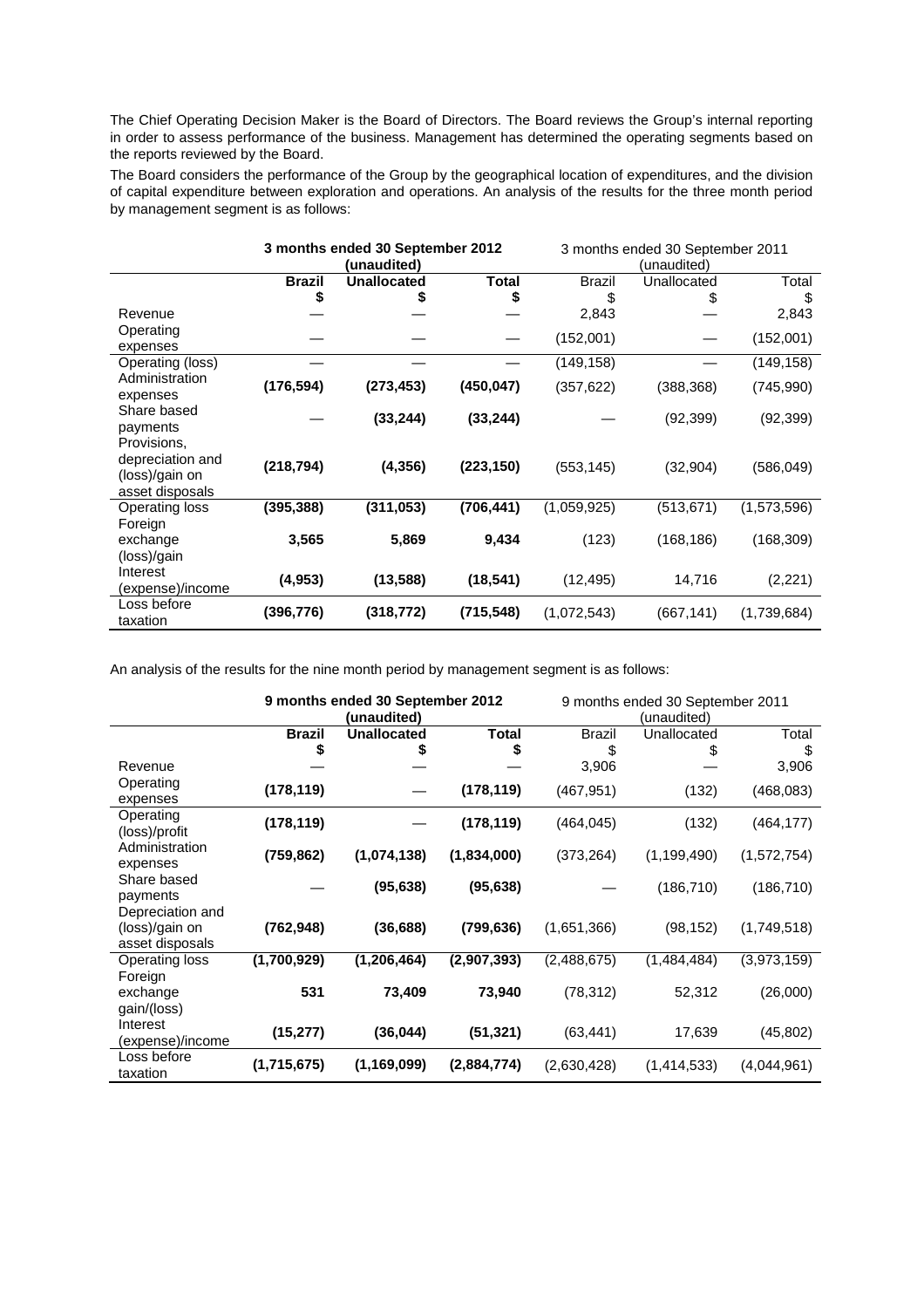An analysis of non-current assets by location is as follows:

|                           | <b>Total non-current assets</b> |              |             |  |
|---------------------------|---------------------------------|--------------|-------------|--|
|                           | 30 September                    | 30 September | 31 December |  |
|                           | 2012                            | 2011         | 2011        |  |
|                           | (unaudited)                     | (unaudited)  | (audited)   |  |
|                           |                                 |              |             |  |
| Brazil – operations       | 25,507,702                      | 29,109,652   | 28,247,698  |  |
| $Brazil -$<br>exploration | 18,249,489                      | 15,122,184   | 16,648,884  |  |
| Other                     | 7.040                           | 22.675       | 18.394      |  |
|                           | 43,764,231                      | 44,254,511   | 44.914.976  |  |

An analysis of total assets by location is as follows:

|               |              | <b>Total assets</b> |             |
|---------------|--------------|---------------------|-------------|
|               | 30 September | 30 September        | 31 December |
|               | 2012         | 2011                | 2011        |
|               | (unaudited)  | (unaudited)         | (audited)   |
|               |              |                     |             |
| <b>Brazil</b> | 45,292,075   | 46,882,168          | 47,017,584  |
| Other         | 526,455      | 3,749,102           | 1,207,214   |
|               | 45,818,530   | 50,631,270          | 48,224,798  |

During the nine month period, the following amounts incurred by project location were capitalised as development and deferred exploration costs:

|               | For the 9        | For the 9    |              |
|---------------|------------------|--------------|--------------|
|               | month period     | month period | For the year |
|               | ended 30         | ended 30     | ended 31     |
|               | <b>September</b> | September    | December     |
|               | 2012             | 2011         | 2011         |
|               |                  |              |              |
| <b>Brazil</b> | 2,878,160        | 6,999,600    | 8,707,476    |

## **5. Exploration and development costs**

|                                         | <b>30 September</b> | 30 September | 31 December |
|-----------------------------------------|---------------------|--------------|-------------|
|                                         | 2012                | 2011         | 2011        |
|                                         | (unaudited)         | (unaudited)  | (audited)   |
| Cost                                    |                     |              |             |
| Opening balance                         | 16,648,884          | 9,797,406    | 9,797,406   |
| Exploration and development expenditure | 2,863,261           | 6,969,901    | 8,663,471   |
| Share option charges                    | 14.899              | 29,699       | 44,005      |
| Exchange                                | (1, 277, 555)       | (1,674,822)  | (1,855,998) |
| <b>Balance at end of period</b>         | 18,249,489          | 15,122,184   | 16,648,884  |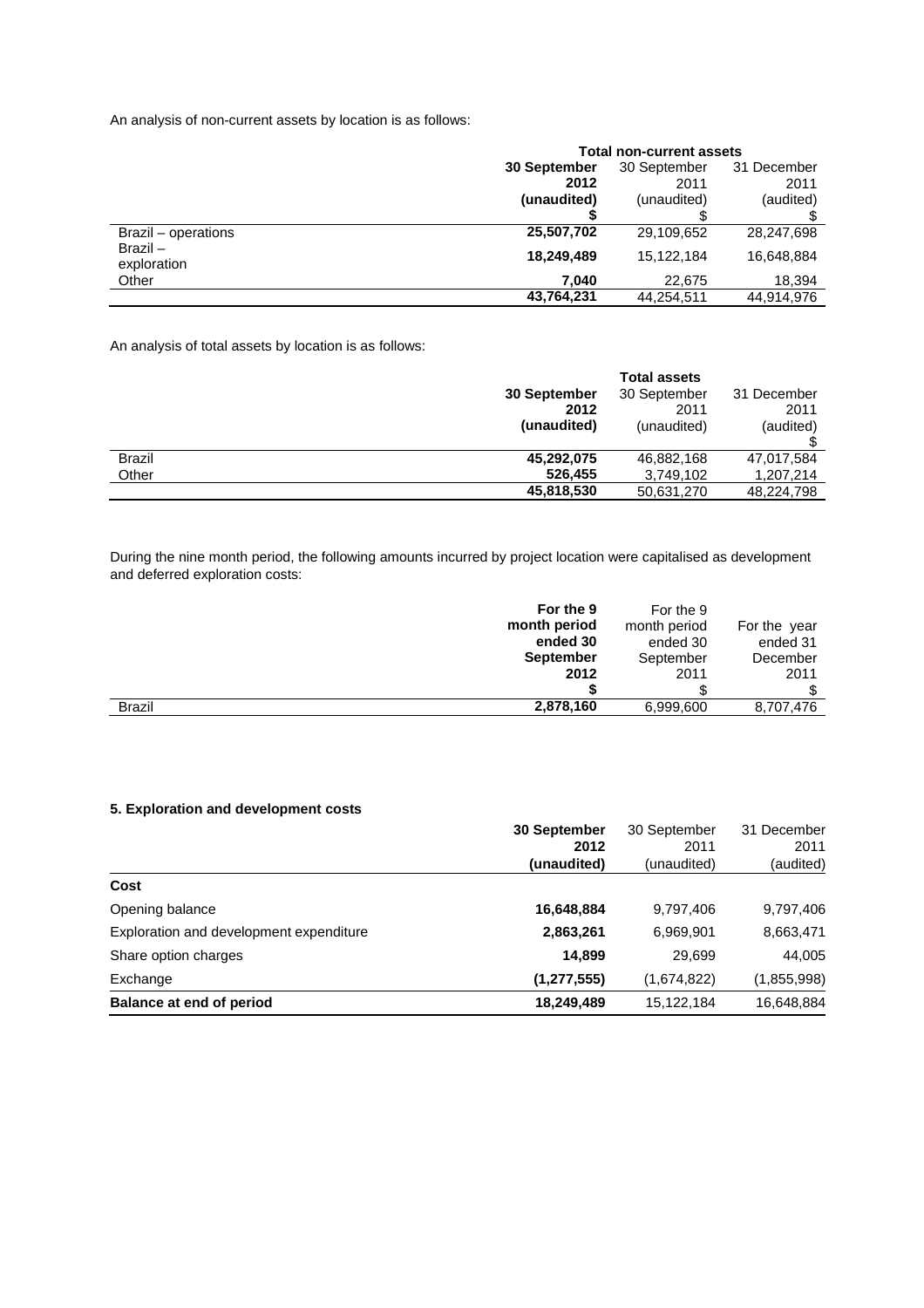## **6. Property, plant and equipment**

|                                 | 30 September | 30 September  | 31 December |
|---------------------------------|--------------|---------------|-------------|
|                                 | 2012         | 2011          | 2011        |
|                                 | (unaudited)  | (unaudited)   | (audited)   |
| Cost                            |              |               |             |
| Balance at beginning of period  | 44,020,699   | 49,268,696    | 49,268,696  |
| <b>Additions</b>                | 57,377       | 138,397       | 119,974     |
| <b>Disposals</b>                | (45, 288)    | (360, 816)    | (452,736)   |
| Exchange                        | (2,978,808)  | (4, 467, 451) | (4,915,235) |
| <b>Balance at end of period</b> | 41.053.980   | 44,578,826    | 44,020,699  |
| <b>Accumulated depreciation</b> |              |               |             |
| Balance at beginning of period  | 15,754,607   | 15,317,556    | 15,317,556  |
| Charge for period               | 807,991      | 1,741,977     | 2,251,850   |
| Eliminated on sale of asset     | (43,996)     | (222, 708)    | (271, 111)  |
| Exchange                        | (979,364)    | (1,389,326)   | (1,543,688) |
| <b>Balance at end of period</b> | 15,539,238   | 15,446,499    | 15,754,607  |
| Net book value at end of period | 25,514,742   | 29,132,327    | 28,266,092  |

## **7. Contractual commitments**

The following table sets out the maturity profile of the Group's contractual commitments excluding trade liabilities as at 30 September 2012 and commitments under operating leases:

|                                      | Payments due by period |        |           |           |               |
|--------------------------------------|------------------------|--------|-----------|-----------|---------------|
|                                      | Less than              |        |           |           |               |
|                                      | Total                  | 1 year | 1-3 years | 4-5 years | After 5 years |
|                                      |                        |        |           |           |               |
| Long term debt                       | 350,127                |        | 350,127   |           |               |
| Capital lease obligations            |                        |        |           |           |               |
| <b>Operating leases</b>              | 136,757                | 88.021 | 48.736    |           |               |
| Purchase obligations                 |                        |        |           |           |               |
| Other long term obligations          |                        |        |           |           |               |
| <b>Total contractual obligations</b> | 486,884                | 88,021 | 398,863   |           |               |

## **8. Share capital**

## **(a) Ordinary and deferred shares**

|                                 | 30 September 2012<br>(unaudited) |           | 30 September 2011<br>(unaudited) |           | 31 December 2011<br>(audited) |           |
|---------------------------------|----------------------------------|-----------|----------------------------------|-----------|-------------------------------|-----------|
| <b>Ordinary shares</b>          | Number                           | S         | Number                           | S         | Number                        | \$        |
| <b>Opening balance</b>          | 63,968,529                       | 5,270,156 | 44,774,059                       | 3,731,439 | 44.774.059                    | 3,731,439 |
| Issue of shares for cash        | 27,300,000                       | 2.125.442 | 19.194.470                       | 1.538.717 | 19.194.470                    | 1,538,717 |
| <b>Balance at end of period</b> | 91,268,529                       | 7,395,598 | 63,968,529                       | 5,270,156 | 63,968,529                    | 5,270,156 |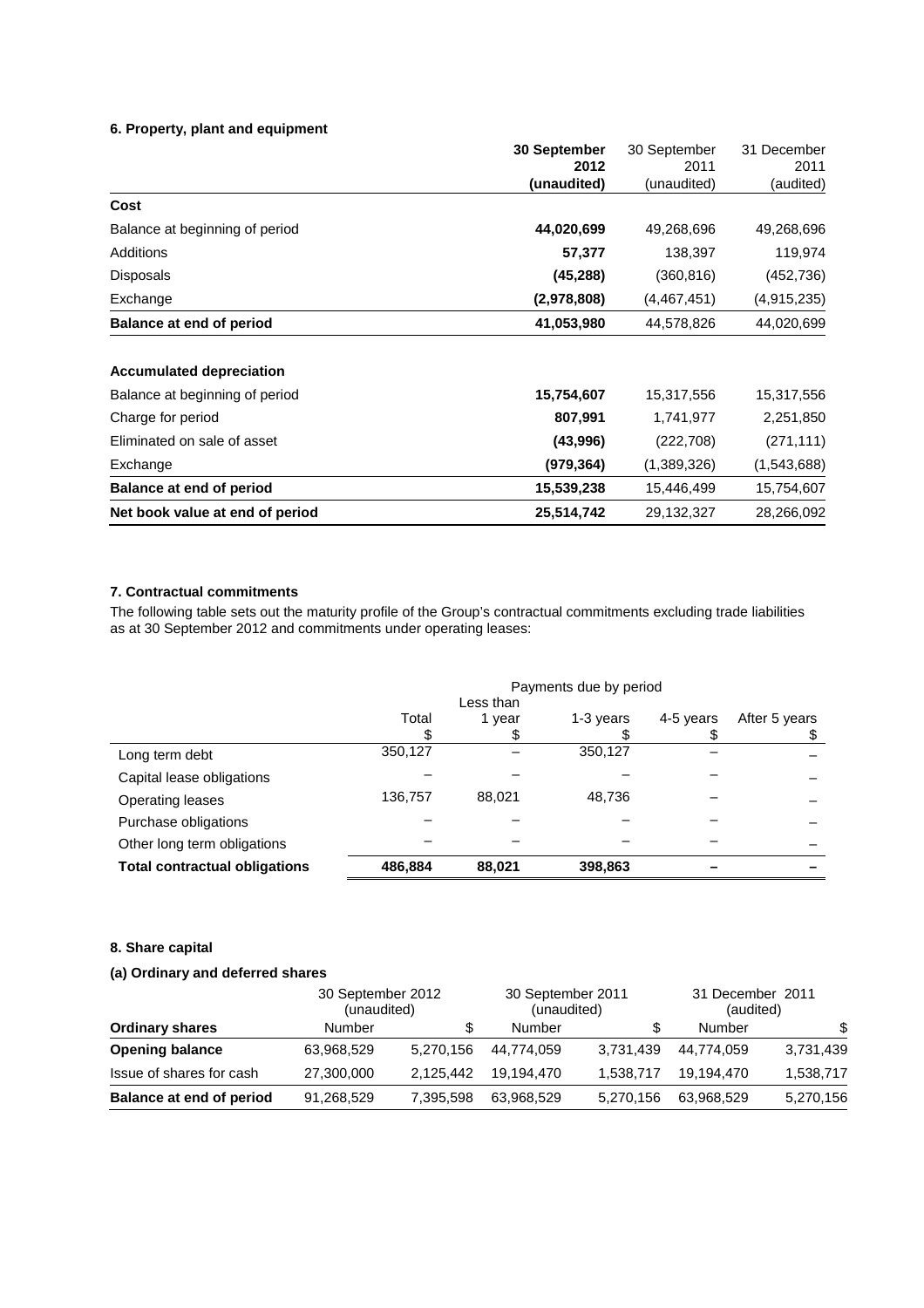|                                                 | 30 September 2012<br>(unaudited) |   | 30 September 2011<br>(unaudited) |  | 31 December 2011<br>(audited) |            |
|-------------------------------------------------|----------------------------------|---|----------------------------------|--|-------------------------------|------------|
| Deferred shares                                 | Number                           | S | Number                           |  | Number                        | \$         |
| Opening balance and<br>balance at end of period | 140.139.065                      |   | 24,021,395 140,139,065           |  | 24.021.395 140.139.065        | 24,021,395 |

The following issue of ordinary shares has occurred during the 9 month period ended 30 September 2012:

24 January 2012 Issue of 27,300,000 Units at a price of UK£0.10 per Unit. Each unit consisted of one ordinary share of 5 pence nominal value (a "Share") and one sixth of a share purchase warrant. Each whole share purchase warrant ("a Warrant") entitles the holder to acquire one Share at a price of UK£0.15 at any time until 23 January 2014.

The deferred shares carry no voting or dividend rights or any right to participate in the profits or assets of the Company and all the deferred shares may be purchased by the Company, in accordance with the Companies Act 2006, at any time for no consideration. In the event of a return of capital, after the holders of the ordinary shares have received in aggregate the amount paid up thereon plus £100 per ordinary share, there shall be distributed amongst the holders of deferred shares an amount equal to the nominal value of the deferred shares and thereafter any further surplus shall be distributed amongst the holders of ordinary shares.

#### **(b) Warrants**

As at 30 September 2012 there remain outstanding the following warrants:

|                                      | Number    | Exercise Price | Expiry          |
|--------------------------------------|-----------|----------------|-----------------|
| Share purchase warrants $(1)(2)$     | 9,535,000 | C\$0.75        | 2 December 2012 |
| Non-tradable warrants <sup>(3)</sup> | 4,549,998 | <b>UK£0.15</b> | 23 January 2014 |
| <b>Broker warrants</b>               | 930,400   | C\$0.55        | 2 December 2012 |
| Other warrants                       | 155.000   | <b>UK£0.15</b> | 8 November 2013 |

(1) The share purchase warrants are traded under the symbol SBI.WT

(2) The Company has calculated the value of each of the share purchase warrants as C\$0.045 and accordingly has established a warrant reserve in relation to that portion of the proceeds received that relates to the Warrants from (a) the issue of the Units at the time of the IPO and (b) the Units issued on exercise of the Special Warrants.

(3) The Company has calculated the value of each of the share purchase warrants as UK£0.011 and accordingly has established a warrant reserve in relation to that portion of the proceeds received from the sale of 27,300,000 units on 24 January 2102 that relates to the warrants that formed part of these units

# **(c) Stock option reserve**

## **Contributed surplus**

|                              | US\$      |
|------------------------------|-----------|
| Balance at 31 December 2011  | 1,956,349 |
| Option costs for period      | 110,538   |
| Options lapsed               | (87, 277) |
| Balance at 30 September 2012 | 1,979,610 |

Under the Company's Stock Option Plan (the "2011 Plan"), stock options may be granted only to directors, officers, employees and consultants of the Company or to their permitted assignees and may be granted for a term not exceeding ten years. The Ordinary Shares to be purchased upon exercise of each option must be paid for in full by the grantee at the time of exercise. Unless otherwise directed by the board of directors at the date of the grant, each award shall vest as to one third on the date of grant, one third on the first anniversary of grant and the balance vesting on the second anniversary of the date of grant. The board of directors shall also be entitled to establish performance criteria, which may affect the vesting of the options or the rights of the holder to exercise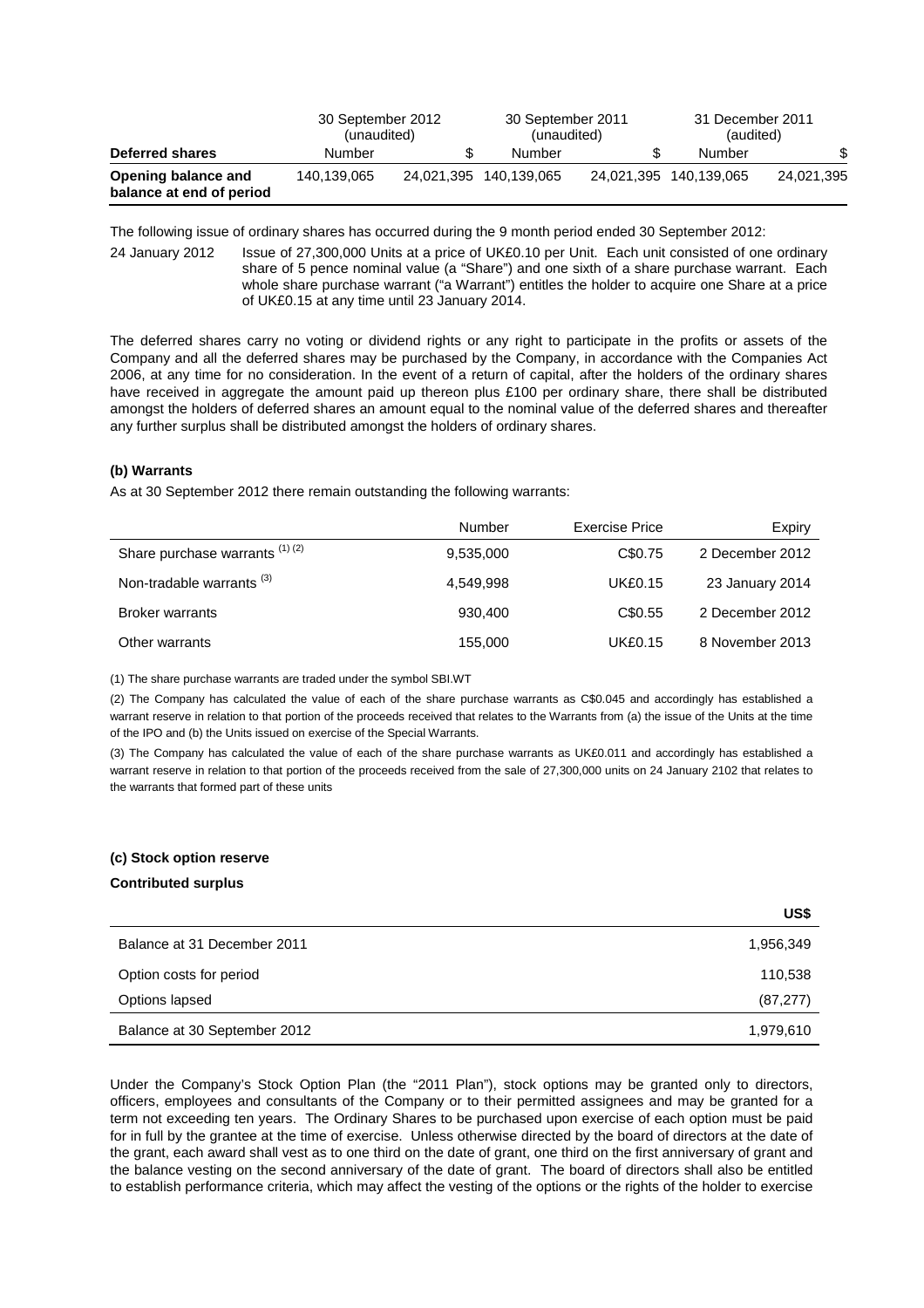the options. The 2011 Plan reserves for issuance, pursuant to its terms, up to 10% of the number of Ordinary Shares issued or issuable and outstanding from time to time.

The Company has operated other plans which have now been discontinued but certain options granted to individuals no longer employed by the Company continue to be outstanding under these plans.

The following summarises the outstanding options in issue under the various plans that have been operated by the Company:

| Issue date       | Options outstanding | Options vested | Exercise price | Expiry           |
|------------------|---------------------|----------------|----------------|------------------|
| 21 May 2012      | 500,000             | 166,667        | <b>UK£0.10</b> | 20 May 2015      |
| 31 May 2011      | 1,630,000           | 1,096,670      | C\$0.60        | 30 May 2014      |
| 28 January 2011  | 1,455,000           | 1,026,667      | <b>UK£0.41</b> | 27 January 2021  |
| 28 January 2011  | 450,000             | 300,001        | <b>UK£0.37</b> | 27 January 2021  |
| 21 December 2009 | 1,900,000           | 1,900,000      | <b>UK£0.15</b> | 20 December 2019 |
| 01 April 2006    | 278,360             | 278,360        | <b>UK£1.50</b> | 01 April 2016    |
| 01 April 2006    | 274,925             | 274,925        | <b>UK£3.00</b> | 01 April 2016    |
| 15 November 2007 | 25,000              | 25,000         | <b>UK£2.64</b> | 14 November 2017 |
| 28 March 2007    | 7,500               | 7,500          | <b>UK£3.84</b> | 27 March 2017    |
|                  | 6,520,785           | 5,075,790      |                |                  |

The approximate weighted average exercise price is UK£0.47

During the nine months ended 30 September 2012, the following stock options were issued and valued using the Black-Scholes option pricing model parameters listed below (in each case with no dividends):

|             |                      |                   |                                  | <b>Black Scholes Pricing Parameters</b> |               |                      |
|-------------|----------------------|-------------------|----------------------------------|-----------------------------------------|---------------|----------------------|
| Grant Date  | Number of<br>Options | Exercise<br>Price | <b>Grant Date</b><br>Share price | <b>Risk Free</b><br>Interest Rate       | Expected Life | Volatility<br>Factor |
| 21 May 2012 | 500,000              | UK£0.10           | UK£0.09                          | $1\%$                                   | 3 years       | 50%                  |

## **9. Impairment**

As at 30 September 2012 the carrying value of the assets relating to the Palito Mine (after taking into account existing impairment provisions) is US\$25,507,702 compared with a carrying value as at 31 December 2011 (after taking into account existing impairment provisions) of US\$28,247,697. The decrease in carrying value primarily results from exchange rate variations reflecting a weakening of the Brazilian Real but also reflects depreciation charges made during the period.

On 13 June 2012, the Company released the results of a Preliminary Economic Assessment of the Palito Mine ("the PEA") that had been undertaken by NCL Ingenieria y Construccion SA which indicated that at a gold price of US1,400 per ounce, a project as scoped out within the PEA with annual average production of 24,000 ounces per annum (gold equivalent) produced an after tax net present value of US\$38.2 million, after applying a discount rate of 10%.

### **10. Post balance sheet event**

On 2 October 2012, the Company announced that it had entered into a conditional subscription agreement with Fratelli Investments Limited ("Fratelli"), one of its major shareholders, to subscribe for and underwrite a placement of new shares to raise in aggregate UK£16.2 million to finance the development and start-up of underground mining operations at its Palito gold mine. In addition, Fratelli has provided an interim secured short term loan facility of US\$6 million to the Company ("Loan Agreement") to provide additional working capital to the Company and to enable it to commence the initial works at Palito.